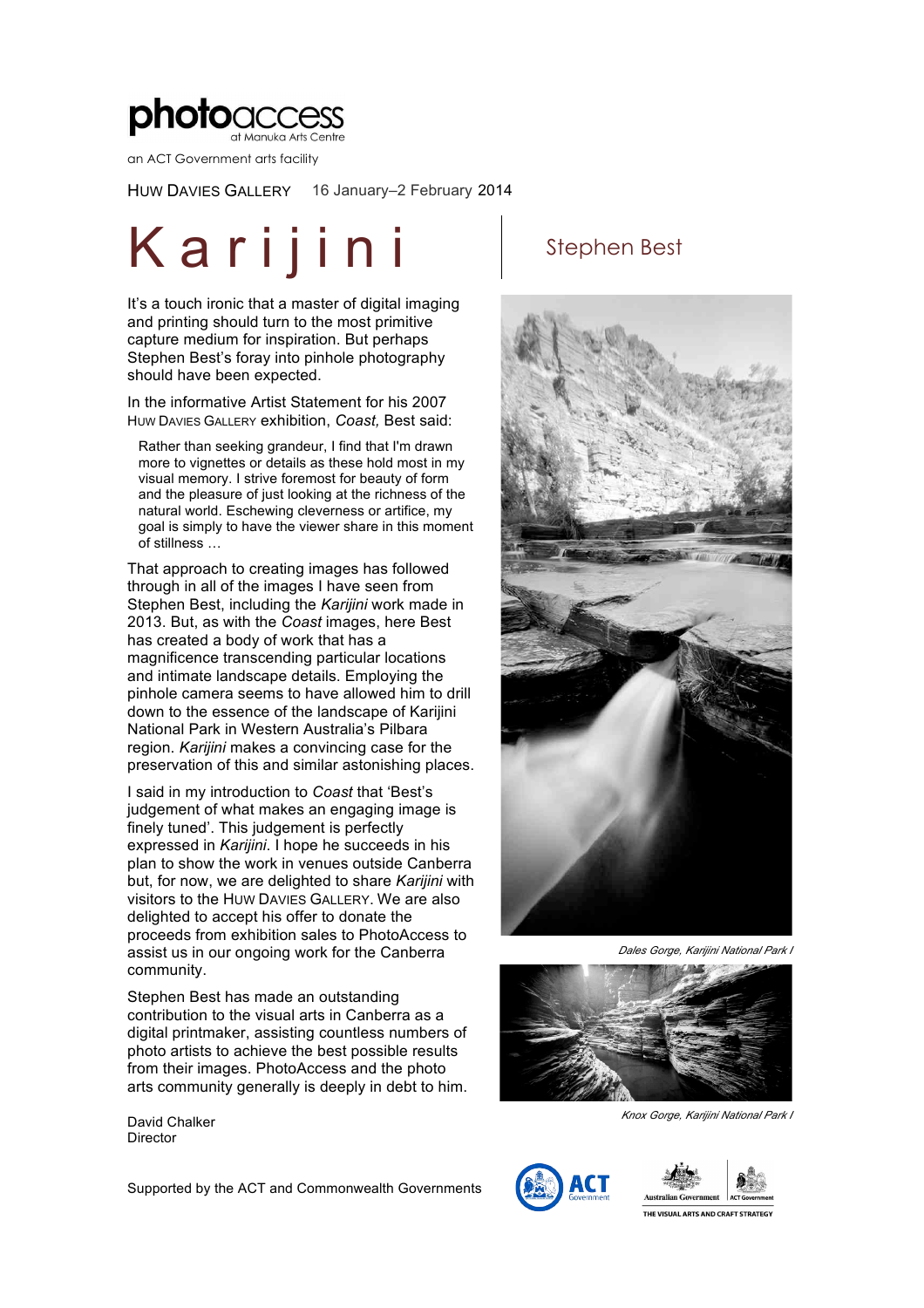## **Artist statement**

Fifteen years ago I made it to within 1000km of Karijini National Park in Western Australia's Pilbara region but the extra distance was just too much at the time. In July 2013 the opportunity arose for a small group trip of two weeks duration to the region, camping in the park nearby and sharing 4WD hire costs. The intention was seeing the sights and photography, the park's famed gorges being the main attraction. Because the park is well represented in overly colourful picture books and other things I decided to shoot with a 6 x 12 pinhole camera in black and white.

A pinhole camera is very easy to use, the only decisions being where to point the camera (a wooden box with a tiny hole as fixed aperture) and the exposure time. This simplified approach, while somewhat haphazard, does however allow one to concentrate more on the subject and lighting: the quintessence of a photograph. The resultant images have infinite depth of field but an overall softness and distortions at the periphery which are intrinsic to the pinhole medium and only add to their charm, I feel. These are surprisingly minor shortcomings given the primitiveness of the means.

January 2014

## **Biography**

Stephen Best has shown in group exhibitions at PhotoAccess and presented two solo exhibitions: *Coast* in the HUW DAVIES GALLERY at PhotoAccess in 2007 and *Sandholes Road* at Altenburg Studio, Braidwood in 2011. His work is represented in the *PhotoAccess 25th Anniversary Print Portfolio* and *100 Views of Canberra*, published by PhotoAccess as a project to mark the Centenary of Canberra supported by the Centenary of Canberra Community Initiatives Fund.

He runs a digital printmaking business from a studio attached to his home in Braidwood.

More information about Stephen Best and his work is at www.stephenbestphotography.com and www.macquarieeditions.com.au

### **Solo exhibitions**

| 2011 | Sandholes Road, Altenburg Studio, Braidwood, NSW                          |
|------|---------------------------------------------------------------------------|
| 2007 | Coast, Huw DAVIES GALLERY, PhotoAccess, Manuka Arts Centre, Canberra, ACT |

#### **Group exhibitions**

2013 *100 Views of Canberra*, HUW DAVIES GALLERY, PhotoAccess, Manuka Arts Centre, Canberra 2013 2009 *PhotoAccess 25th Anniversary Print Portfolio*, PhotoAccess, Manuka Arts Centre, Canberra



*Kalamina Gorge, Karijini National Park IV*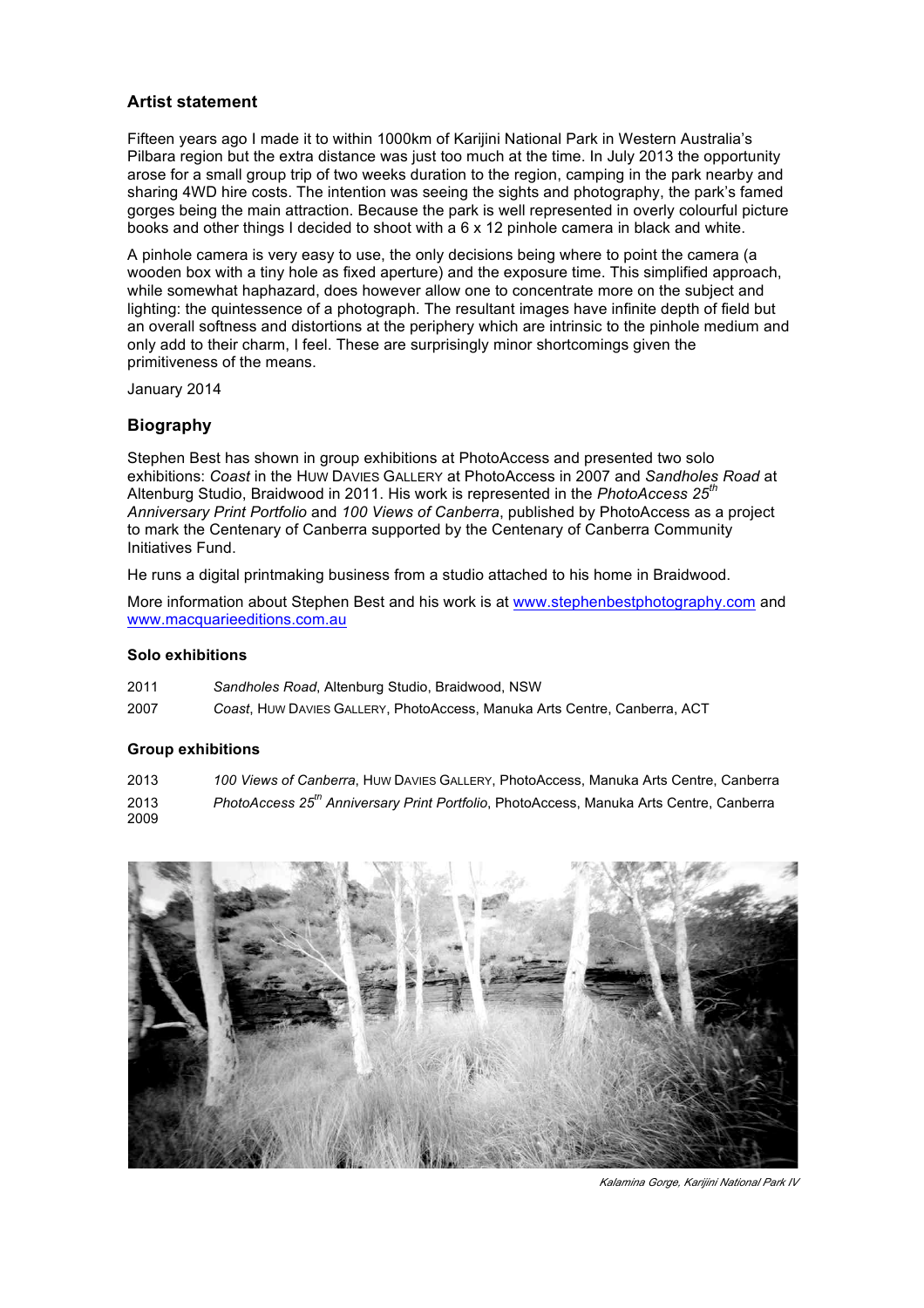



*Dales Gorge, Karijini National Park II Environs, Karijini National Park*

*Kalamina Gorge, Karijini National Park I*